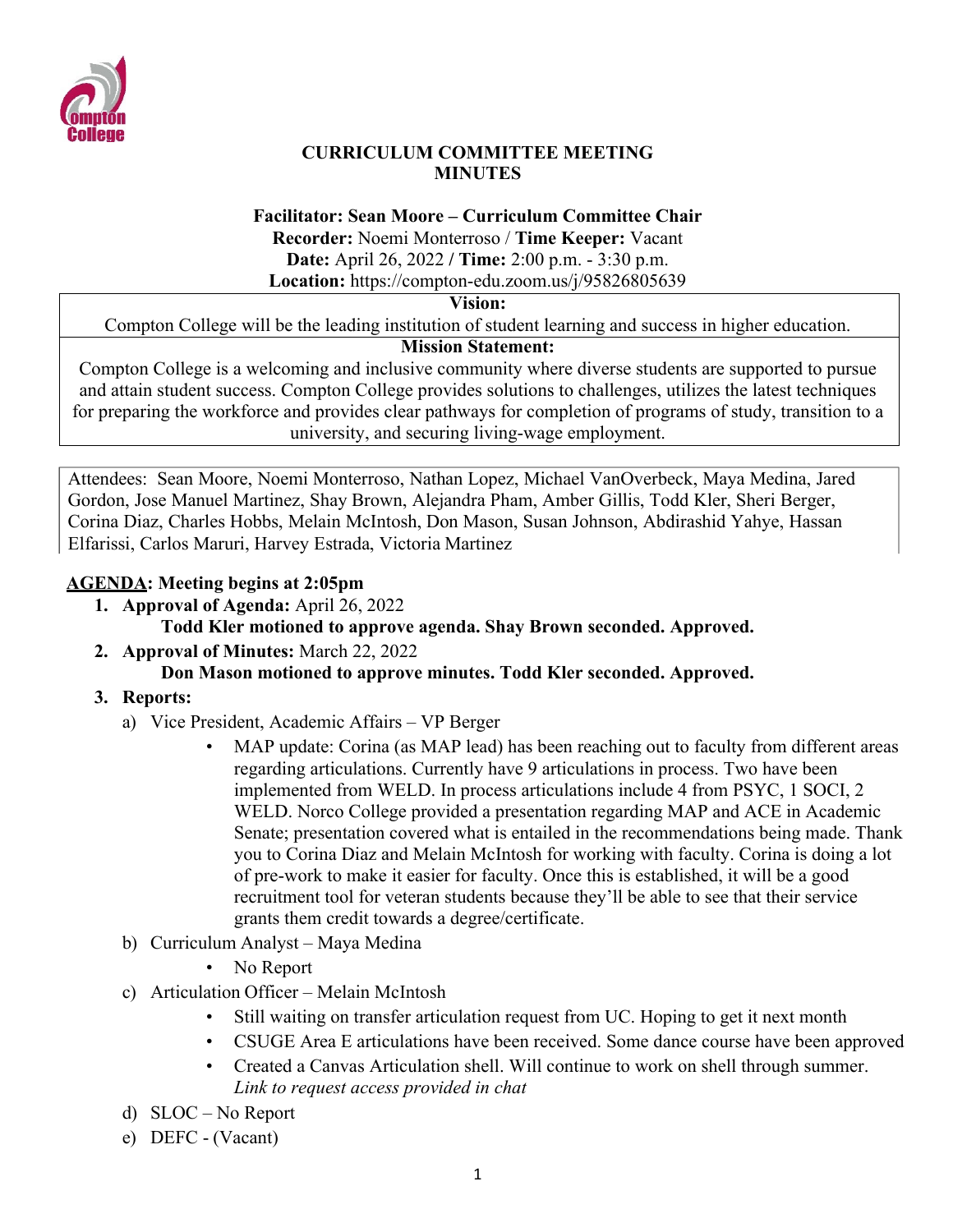## **4. Consent Agenda Items:**

### **Todd Kler motioned to approve Consent Agenda Items 4a-4h. Don Mason seconded. Approved**

- a) *2-Year CTE Course Review—Conditions of Enrollment*: ATEC 128 Automotive Testing and Diagnosis.
- b) *2-Year CTE Course Review—No Proposed Changes*: BTEC 150 Techniques in Cell and Molecular Biology; CDEV 106 - Care and Education for Infants and Toddlers; CIS 120 - Internet, Social Networking, and the Web; CIS 126 - Systems Analysis and Design; CIS 141 - Routing and Switching Essentials Cisco 2; CIS 180 - Database Programming; and CIS 182 - Advanced Database Applications.
- c) *6-Year Course Review—No Proposed Changes*: ASTR 125H Honors Stars and Galaxies; FILM 122 - Production I; PHIL 105 - Critical Thinking and Discourse; PHYS 111 - Descriptive Introduction to Physics; and THEA 113 - Introduction to Acting.
- d) *6-Year Course Review—Conditions of Enrollment*: CHEM 150 General Chemistry I; and CSCI 108 Foundation of Data Science.
- e) *6-Year Course Review- SLO Update*: ART 129 Fundamentals of Color; and GEOG 106 Physical Geography Laboratory.
- f) *Distance Education—Fully Online*: ART 129 Fundamentals of Color; ASTR 125H Honors Stars and Galaxies; ATEC 128 - Automotive Testing and Diagnosis; BTEC 150 - Techniques in Cell and Molecular Biology; CDEV 106 - Care and Education for Infants and Toddlers; CIS 182 - Advanced Database Applications; GEOG 106 - Physical Geography Laboratory; PHIL 105 - Critical Thinking and Discourse; and THEA 113 - Introduction to Acting.
- g) *Course Inactivations*: ESL 03A Reading and Writing Level I; ESL 03B Reading and Writing Level II; ESL 03C - Reading and Writing Level III, and ESL 03D - Reading and Writing Level IV.
- h) *Articulation/Transfer Review*: BTEC 200 Quality and Regulatory Practices in Biomanufacturing; CHEM 150 - General Chemistry I; and CSCI 108 Foundation of Data Science.

# **5. Action Items:**

## **Charles Hobbs motioned to open Action Items 5a and 5b. Corina Diaz seconded.**

- a) *First Read—New Course*: FILM 114 The Social Influencer; and FILM 115 Social Media and the Brand.
	- Jared Gordon: Working to begin a social media program. Has created 3 courses to get started. Goal is to empower student to become an influencer, gain the tools necessary to be successful, create multimedia portfolio. Creating a more hands on program compared to other programs
		- FILM 114 students will be studying the history of influencer in culture, crowd psychology, and role of social influences. There will be a focus on how to become an influencer. Introduction to the tools necessary to become influencer
		- FILM 115 students will learn how brands use social media (how do they work the system, how do they go viral, how do they compete with large brands?). Create multimedia portfolio
		- FILM ?– Social Media for Social Justice. How to use social media for social change
	- Sean Moore: Are there any other CCC that use these type of courses for an AA/AS?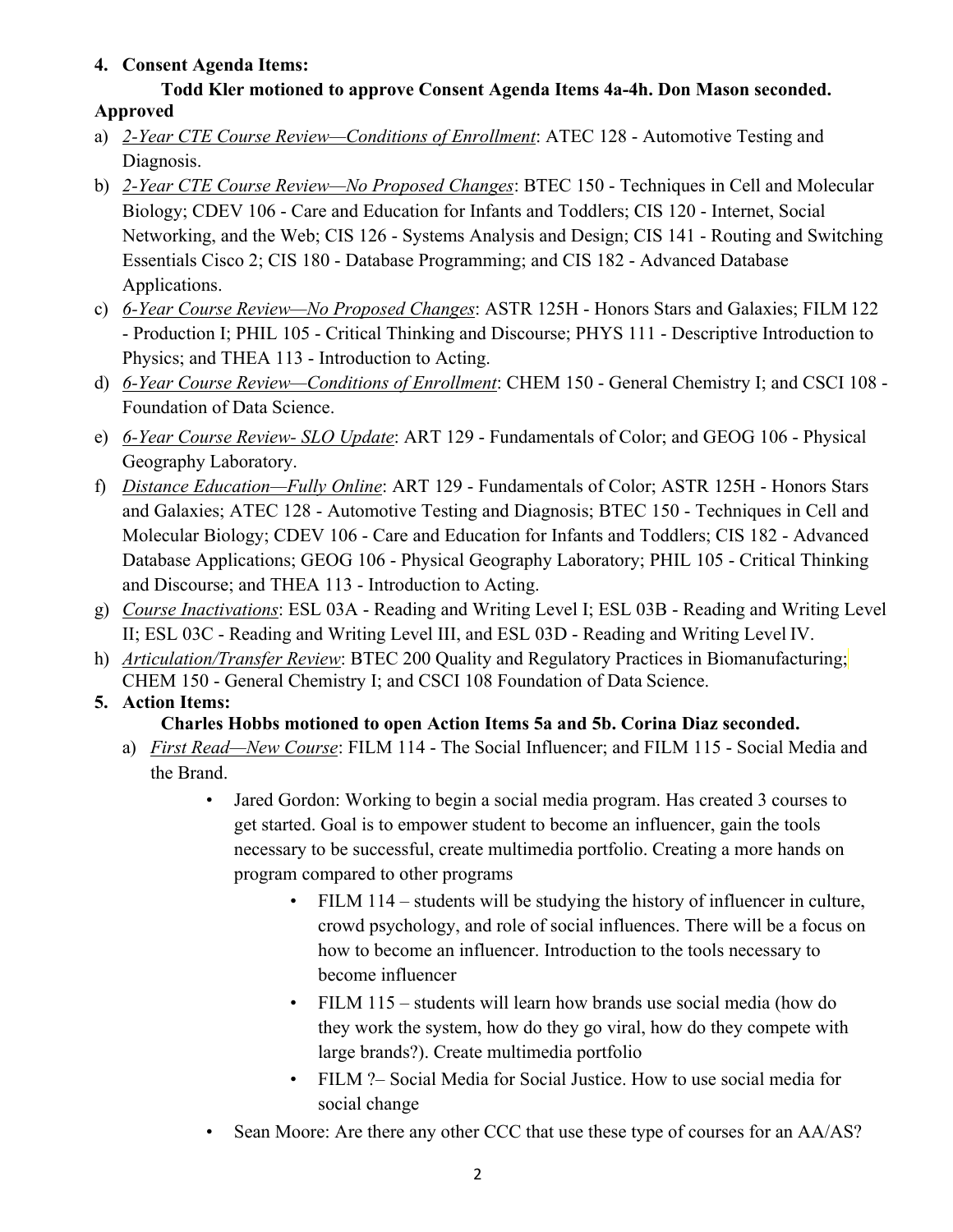- VP Berger: has shared with Jared what other community colleges have used. They have a different focus (business, computer, media arts, communication, journalism, etc.). Not sure if they use this type of curriculum
- Jared: Most of other colleges/universities don't seem to know where to place Social Media nor have any program like this. At Compton College, it will be more than "what is social media?" It will be more hands on, giving students the tools and have them create something.
- b) *First Read—New Program*: Economics A.A. Degree for Transfer (AA-T).
	- VP Berger: ADT only requires 2 economics courses. All the other courses are business and math. It's very interdisciplinary because it is usually an upper division major. We already offered all the courses necessary for the ADT, now we are just adding the program.

## **Todd Kler motioned to close discussion on Action Items 5a and 5b. Michael VanOverbeck seconded.**

### **Shay Brown motioned to open discussion on Action Items 5c-5e. Todd Kler seconded.**

- c) *Second Read—New Course—Distance Education Fully Online*: ENGL 229 LGBTQ+ Literature.
	- VP Berger: In CurricuNet, do the areas for GE articulation need to be checked? Melain added in notes that it can be used for different GE areas but it's not checked.
		- Melain: CurricuNet only reflects what has been approved. Once everything has been finalized, she'll go in and add the GE articulations. Compton College can only give local and CSU GE area approval. All other GE's and UC will need additional approvals submitted.
- d) *Second Read—New Program*: Business Administration 2.0 A.S. Degree for Transfer (AS-T).
	- There is a new TMC model. Current model will stop being recognized for CSU transfer.
- e) *Second Read—Program Revision*: Cosmetology A.S. Degree; and Cosmetology Level II Certificate of Achievement.
	- Hours were decreased from 1600 to 1000. Removed 2 courses from certificates (COSM 114 and 116)

### **Abdirashid Yahye motioned to approve Action Items 5c-5e. Michael VanOverbeck seconded. Approved.**

### **6. Information Items:**

## **Todd Kler motioned to open discussion on Information Items 6a-6e. Shay Brown seconded.**

- a) Academic Senate Vice President—Board Policy and Administrative Policy Revisions
	- Carlos Maruri: Shared AR 4235: Credit for Prior Learning.
		- Led discussion on offering mirrored courses and adding it to Credit for Prior Learning. Mirrored courses are non-credit courses that we can offer later for credit. We would be able to create mirrored courses for a credit course. If students pass the non-credit course, then they could petition for credit using that non-credit course passing grade as Prior Learning.
	- Abdirashid Yahye: Currently non-credit courses are less rigorous than credit courses. Would mirrored courses be the same?